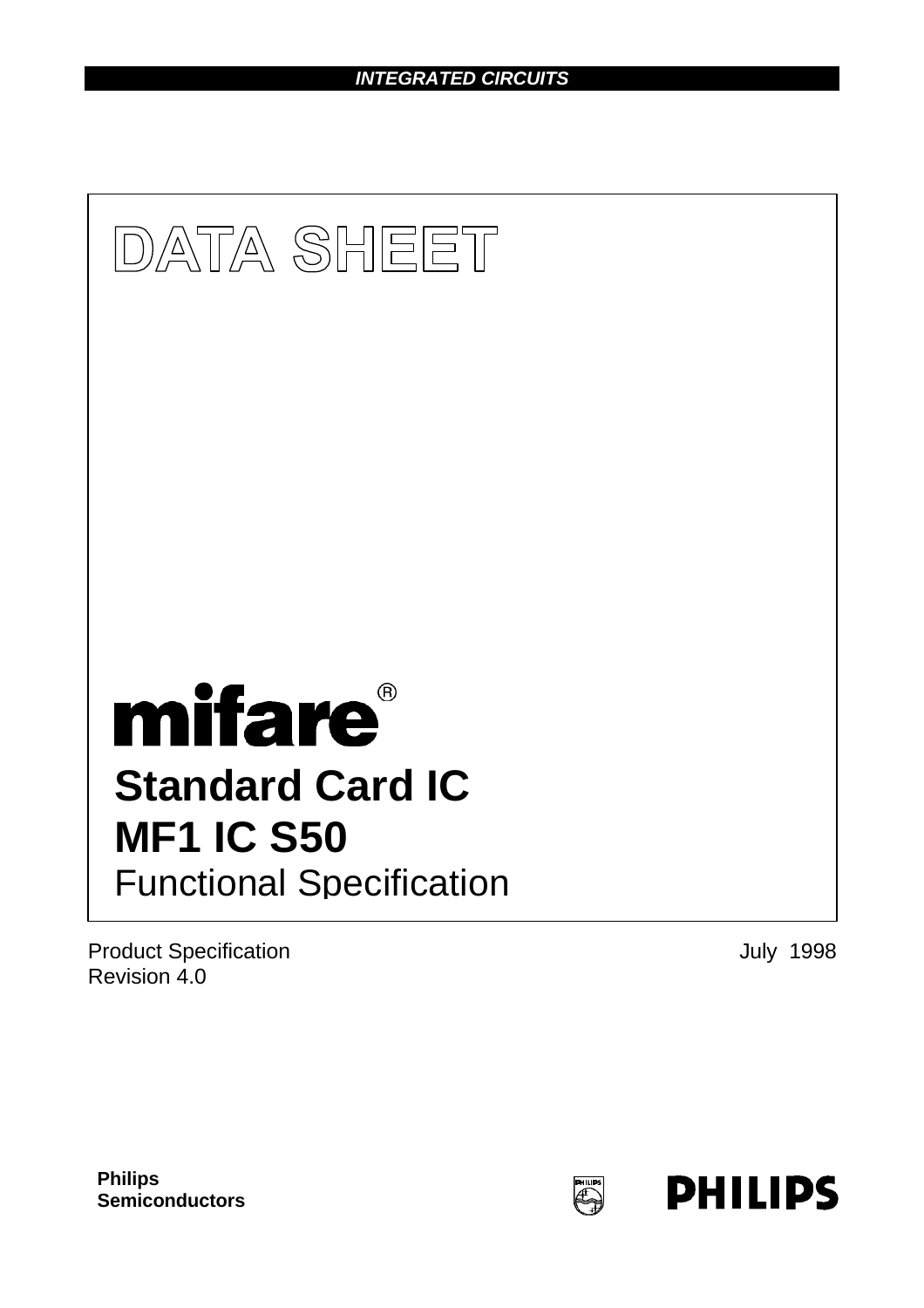## **Contents**

 $\text{MIFARE}^{\circledast}$  is a registered trademark of Philips Electronics N.V.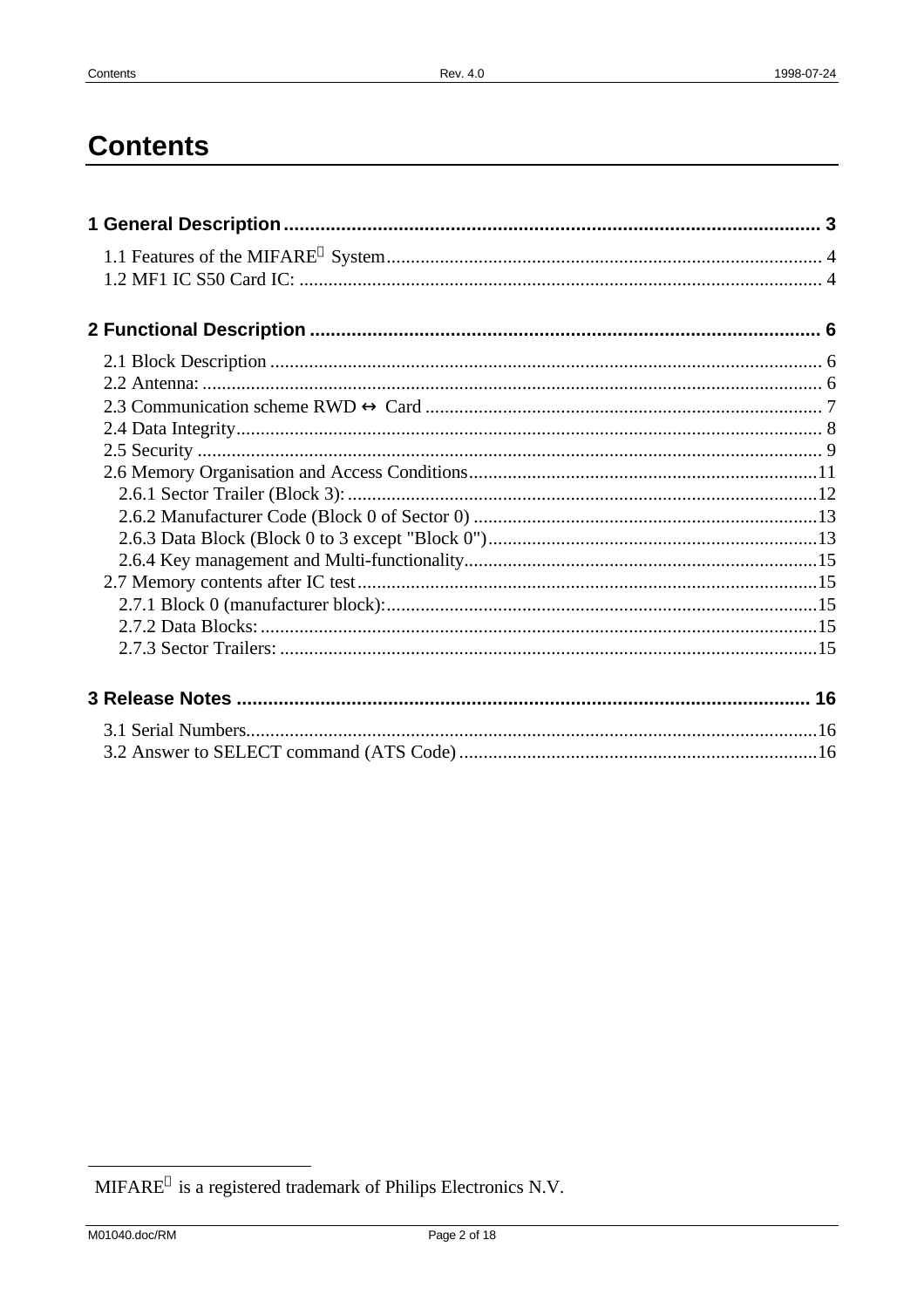# **1 General Description**

The contactless MIFARE $^{\circ}$  1 S50 smart card IC has been especially tailored to meet the requirements of a payment card which can be used for ticketing systems in public transport and comparable applications. MIFARE<sup>®</sup> 1 S50 IC is a true multi-application smart card IC with the functionality of a processor realised with hardwired logic.

Special emphasis has been placed on user convenience, speed, reliability, security against fraud and cost effectiveness.

#### **User convenience and speed**

A transaction between the card (card IC) and the reader defined by the system integrator or the service provider takes place when the card holder approximates the card to the reader. The permissible distance between antenna (target) and card is up to 100 mm free air. On the one hand, this enables users to carry out the transaction fast and conveniently. On the other, card holders decide in a distinct action whether they want a transaction to happen or not.

Philips has developed a high speed RF communication interface with 106 Kbaud data rate for MIFARE®. Due to this high speed a complete ticketing transaction can be handled in less than 0.1 seconds. Thus, the MIFARE<sup>®</sup> card user needs not to stop at the reader target (antenna) leading to a high throughput at gates and reduced boarding times onto busses.

Additional user comfort is added, since MIFARE® cards typically have the size of a credit card and do not have to be taken out of the wallet during the transaction, even if there are coins in the wallet.

#### **Anticollision**

Basically, if more than one card enters the operating field, which is very likely to happen, the fast anticollision algorithm prevents that data transmitted between the different cards and the target is being confused. Cards can be selected individually. An ongoing transaction with a selected card is not corrupted by cards remaining in the field or cards moved into or out of the field. Possible data corruption caused by more than one card in the field or fraud are avoided.

For example, if MIFARE<sup>®</sup> card users have more than one MIFARE<sup>®</sup> card in their wallet, the anticollision algorithm enables the system to select the appropriate card for the transaction.

#### **Security**

Mutual challenge and response authentication, data ciphering and message authentication checks protect the system from any kind of fraud and make it attractive for electronic purse applications. These mechanisms are carried out very fast and add only little to transaction time. Serial numbers which can not be altered guarantee uniqueness of the cards.

#### **Multi-functionality**

The multifunctional memory structure of MIFARE<sup>®</sup> 1 S50 cards IC allows the use of the card in multi-application systems. The different applications are securely separated by user definable key sets and access conditions.

#### **Reliability**

High reliability of the system is achieved by using solid state components without any moving mechanical parts. The MIFARE<sup>®</sup> cards are passive, i.e. they are working without battery. Further, the extremely simple construction of a card which consist only of a coil with few turns and a chip embedded in plastic does its share to accomplish this. In addition,

the contactless technology avoids that contacts become worn out and reduces risk and cost of vandalism.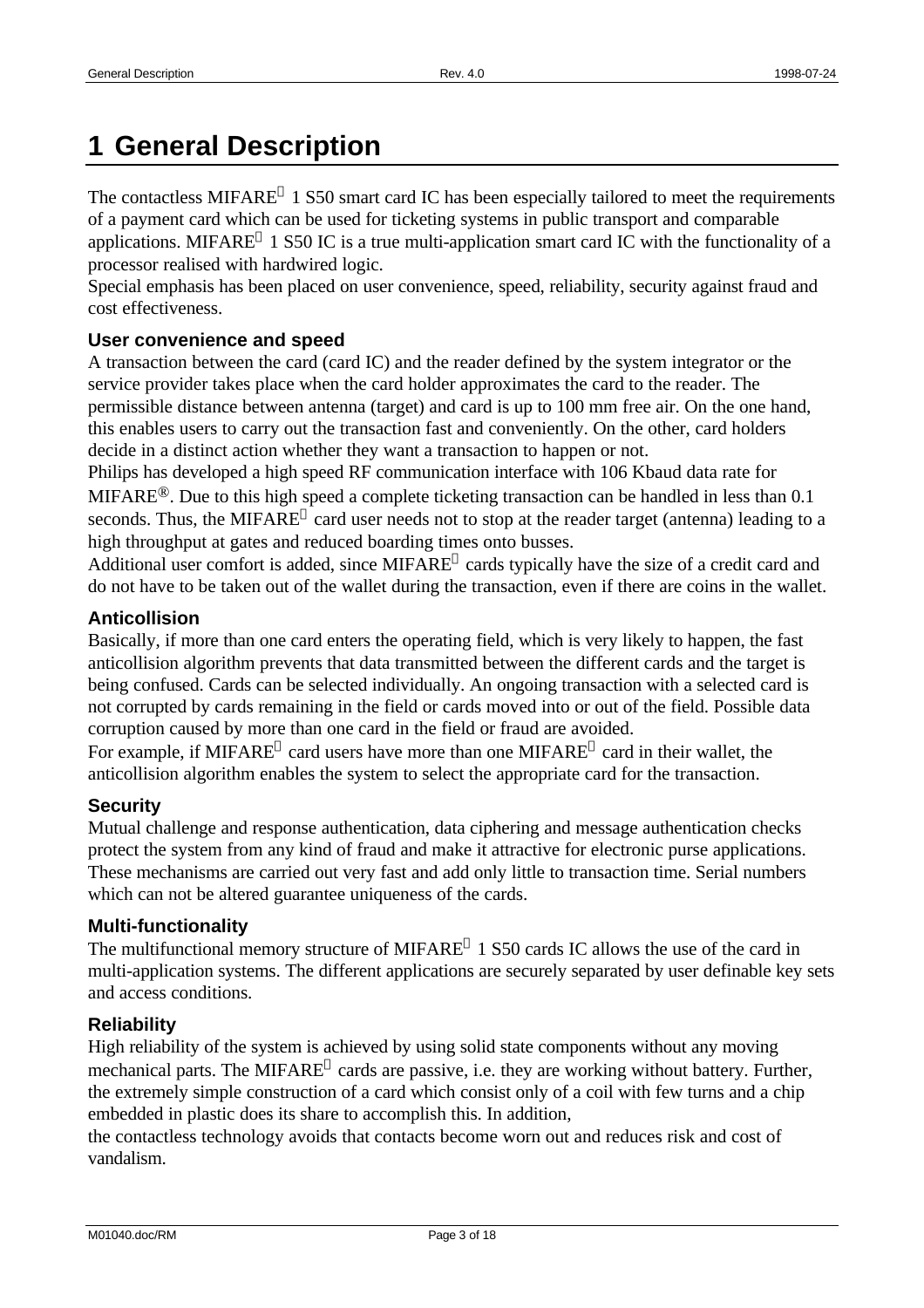## **1.1 Features of the MIFARE System**

- Operating frequency: 13.56 MHz
- 
- 

• High speed: Baudrate 106 kBaud Anticollision: The ability to handle more than one card in the field at the same time. • Operating distance: up to 100mm (depending on antenna geometry) to allow convenient and fast transaction

- Half duplex communication protocol using handshake
- Data integrity via contactless communication link by
	- Anticollision
	- 16 Bit CRC per block
	- 16 Bit Parity per block (one per Byte)
	- Bit count checking
	- Bit coding to distinguish between "1", "0", and no information
	- Channel monitoring (Protocol sequence and bit stream analysis)
- Multi-Card-operation supporting:

| allows the handling of more than one card in the field at the same                      |
|-----------------------------------------------------------------------------------------|
| time;                                                                                   |
| inhibits accidental read or write and data corruption due to more                       |
| than one card in the field                                                              |
| during communication with one card other cards may enter or                             |
| leave the RF field                                                                      |
| • Fast anticollision protocol: an increase of only 1.0 ms of the total transaction time |
| for each additional card                                                                |
| • Anticollision:<br>• Dynamic read $+$ write:                                           |

## **1.2 MF1 IC S50 Card IC:**

- State of the art chip technology: high speed CMOS EEPROM process
- Single chip construction with no external components besides a simple coil is required for card.
- No battery Contactless energy and data transmission

### **Security**

- Mutual three pass authentication (ISO/IEC DIS9798-2)
- Data encryption on RF-channel with replay attack protection
- Individual key set per sector (per application) to support multi-application with key hierarchy
- Unique card serial number
- Transport key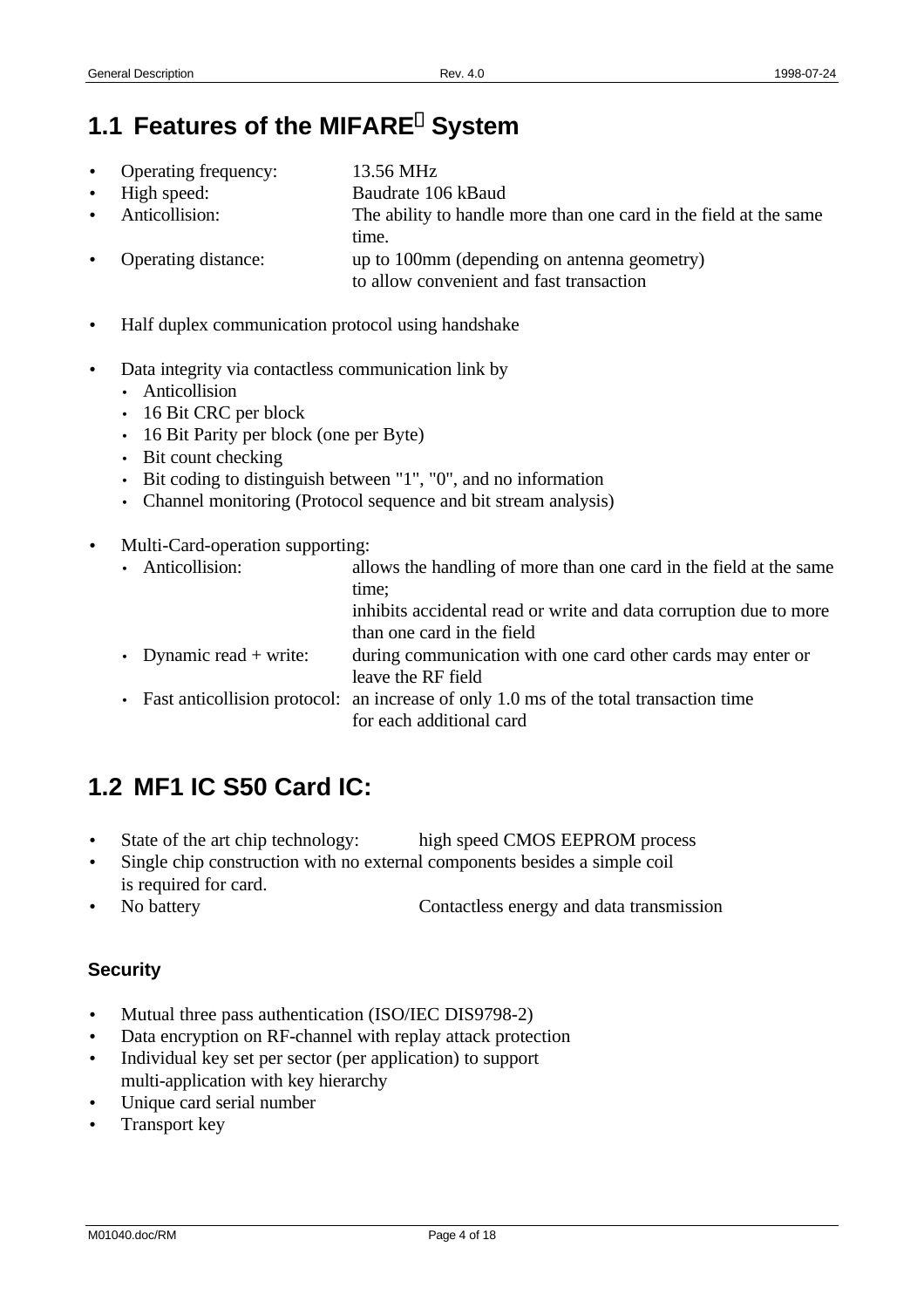#### **Multi-application memory**

- 8 KBit EEPROM memory, no battery,
- Organised in securely separated 16 sectors supporting multi-application use.
- Each sector consists of 4 blocks.
- A block is the smallest part to be addressed and consists of 16 bytes.
- Each sector has its own secret file for a set of keys for systems using key hierarchies.
- Access to memory zones are flexible user definable by a variety of access conditions.
- Arithmetic capability: increase and decrease
- Data retention of 10 years.
- write endurance 100.000 cycles

### **Typical Transaction Time**

| $\bullet$ | Identification of a card                                       | 3 ms (Start-up, Answer to Request, Anticollision, Select)                                                                           |
|-----------|----------------------------------------------------------------|-------------------------------------------------------------------------------------------------------------------------------------|
| $\bullet$ | Read Block (16 Bytes)                                          | 2.5 ms (excl. Authentication)<br>4.5 ms (incl. Authentication)                                                                      |
| $\bullet$ | Write $Block + Control$ Read                                   | min 8.5 ms (excl. Authentication)<br>min 10.5 ms (incl. Authentication)                                                             |
| $\bullet$ | Typical Ticketing Transaction $\langle 100 \text{ ms} \rangle$ | Identification of card $+$<br>6 Blocks read (768 bit, 2 Sector Authentication) +<br>2 Blocks write (256 bit) with Backup Management |

• Transaction possible with moving card

#### **Delivery options**

The MIFARE<sup>®</sup> 1 standard card IC (MF1 IC S50) is available as:

| <b>Delivery Option</b>  | <b>Related ADDENDUM</b>                                   |
|-------------------------|-----------------------------------------------------------|
| <b>Chip Card Module</b> | ADDENDUM MIFARE <sup>®</sup> MF1MOA2S50                   |
|                         | <b>Contactless Chip Card Module Specification</b>         |
| Die on 5" Wafer         | ADDENDUM MIFARE <sup>®</sup> Standard Card IC MF1ICS50 03 |
|                         | <b>Wafer Specification</b>                                |
| Die on 6" Wafer         | ADDENDUM MIFARE <sup>®</sup> Standard Card IC MF1ICS50 04 |
|                         | <b>Wafer Specification</b>                                |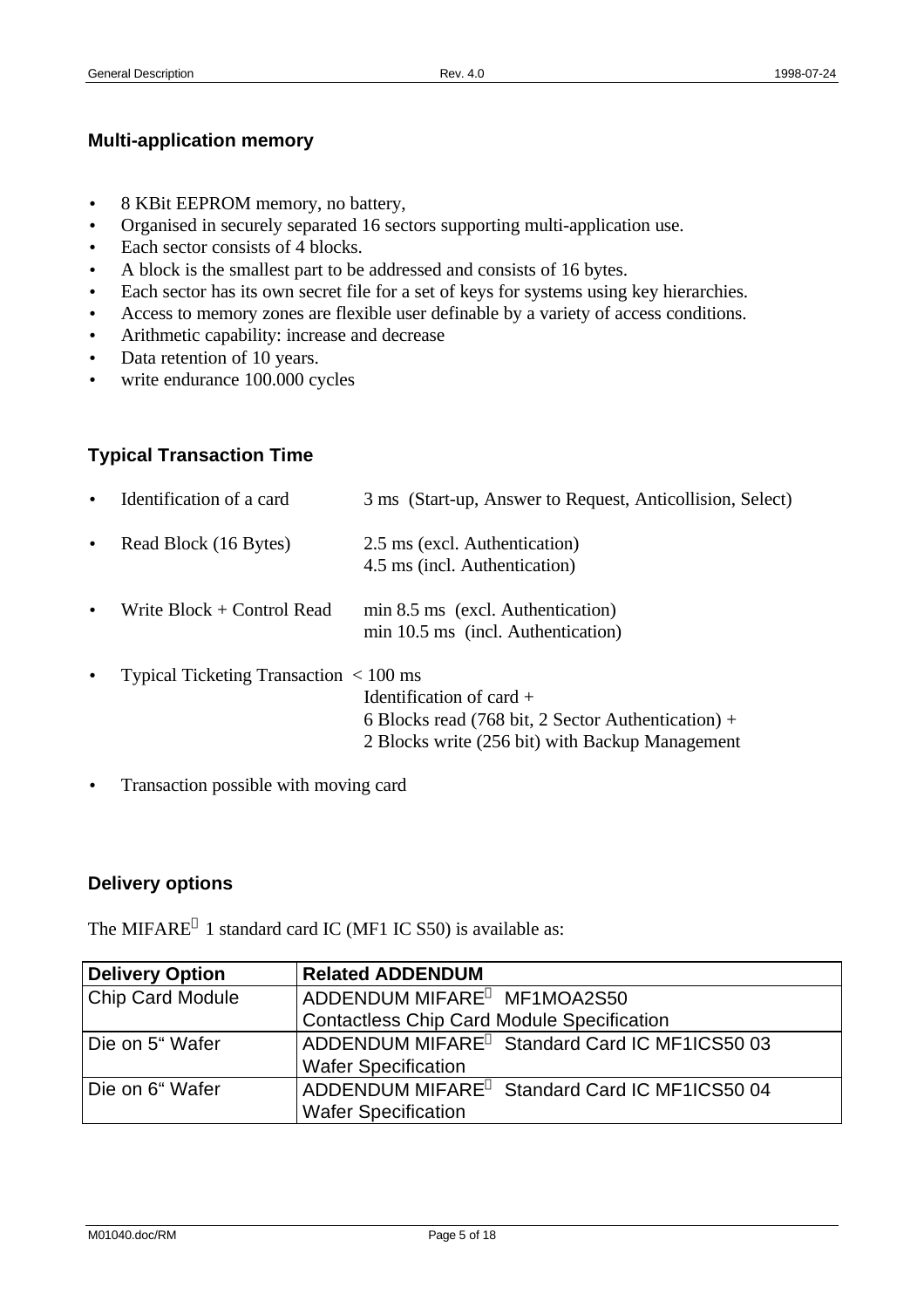## **2 Functional Description**

## **2.1 Block Description**



The electronic unit of a card comprises just an antenna (coil) and the IC (MIFARE $^{\circ}$  1 MF1ICS50) and no further external components.

## **2.2 Antenna:**

The card antenna consists of a few windings and thus, it is very suitable for integration into an ISO card. (refer to the document *MIFARE<sup>â</sup> Card IC Coil Design Guide*).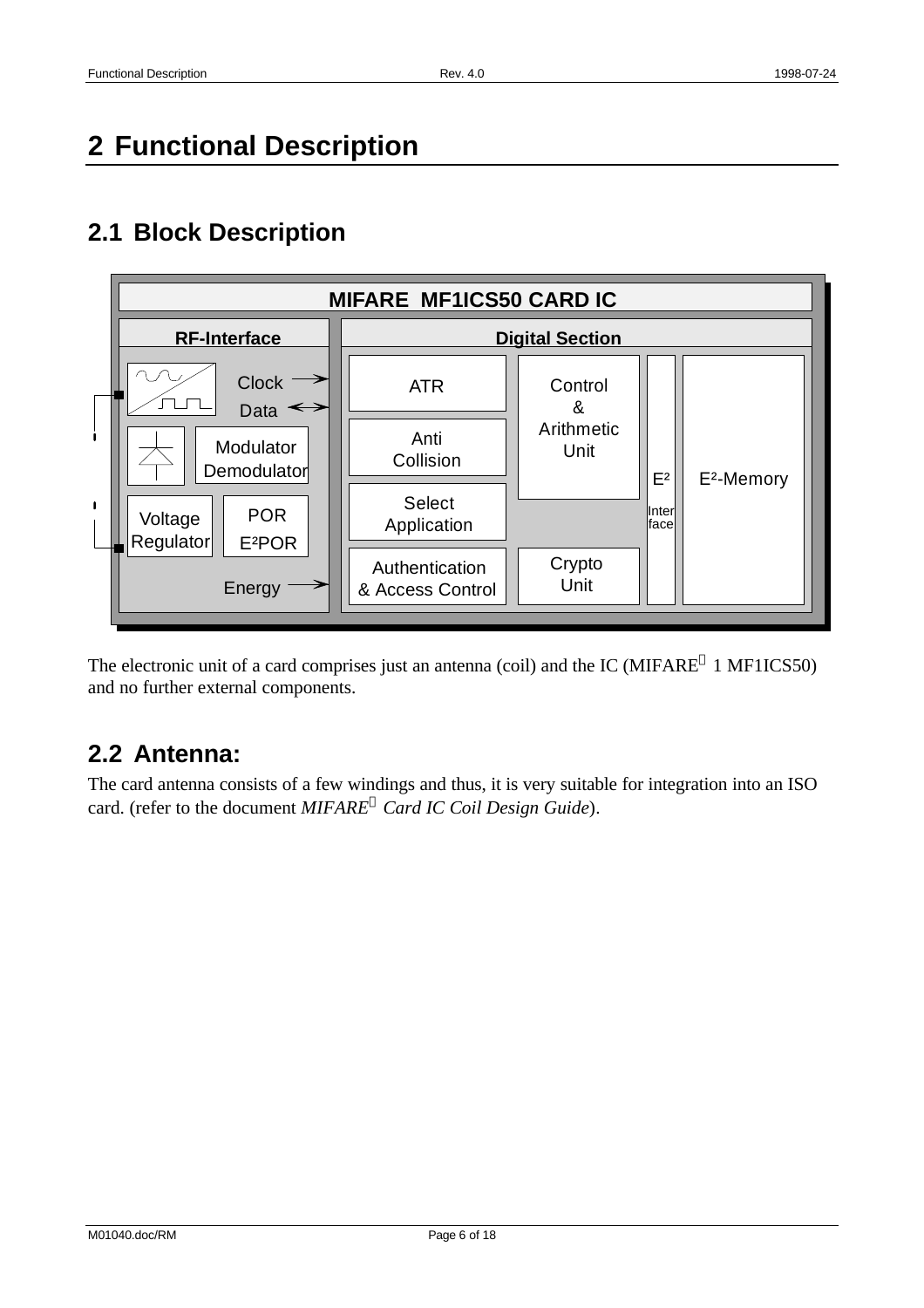## **2.3 Communication scheme RWD** ↔ **Card**



#### **Answer to Request :**

With the Answer to Request sequence the MIFARE<sup>®</sup> RWD (Read Write Device) requests all MIFARE $^{\circ}$  cards in the antenna field. When a card is in the operating range of a RWD, the RWD continues communication with the appropriate protocol.

#### **Anticollision loop:**

In the Anticollision loop the serial number of the card is read. If there are several cards in the operating range of a RWD they can be distinguished by their different serial numbers and one can be selected (Select card) for further transactions. The unselected cards return to the standby mode and wait for a new Answer to Request and Anticollision loop.

#### **Select Card:**

With the Select Card command the RWD selects one individual card for further authentication and memory related operations. The card returns the Answer to Select (ATS) code, which determines the individual type of the selected card.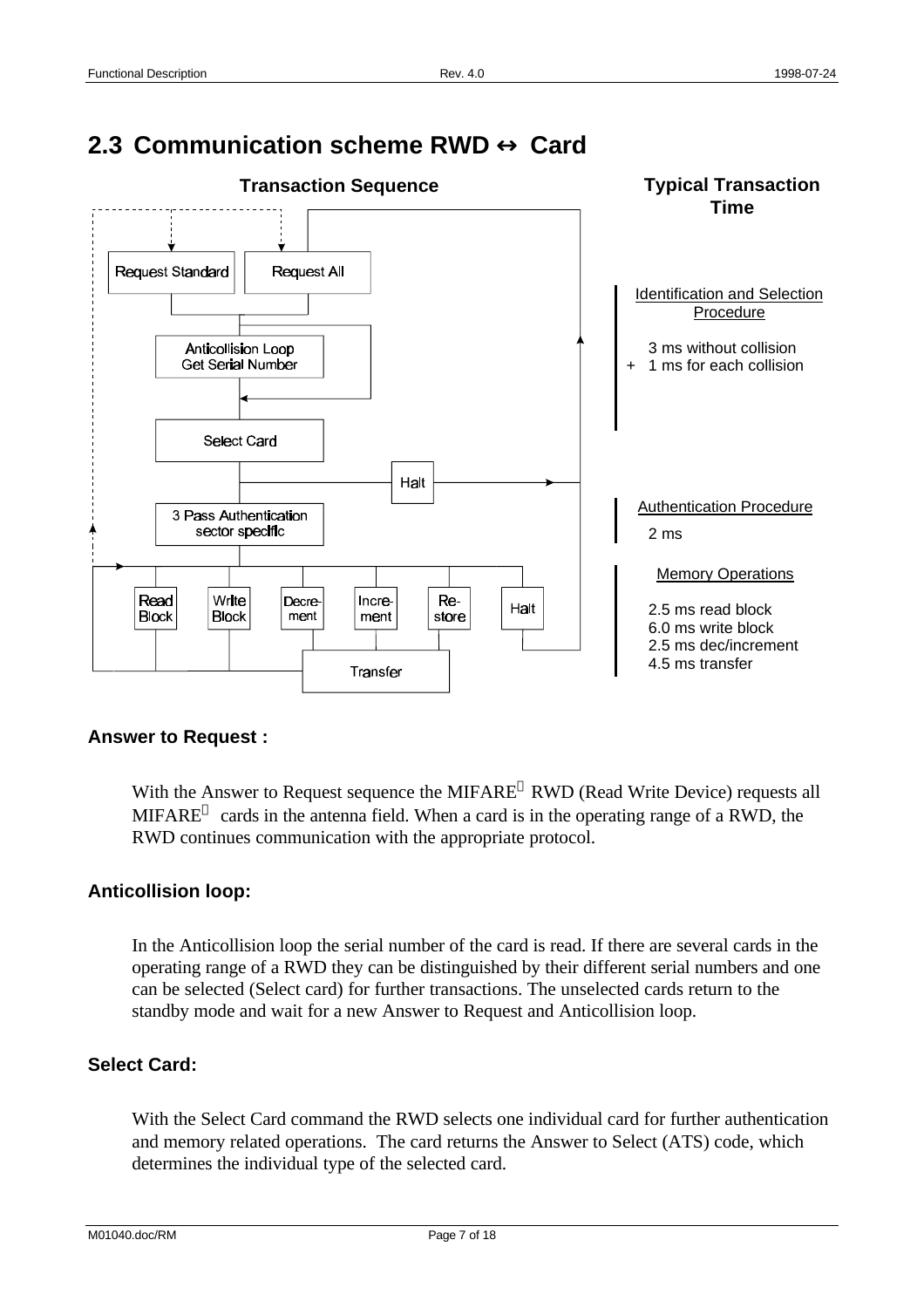Refer to the document *MIFARE<sup>â</sup> Standardised Card Type Identification Procedure* for further details.

#### **Access Specification**

After identification and selection of one card the RWD specifies the memory location of the following access.

#### **3 Pass Authentication**

The appropriate access key for the previously specified access is used for 3 Pass Authentication (see 2.5). Any communication after authentication is automatically encrypted at the sender and decrypted by the receiver.

#### **Read/Write**

After authentication any of the following operations may be performed:

| <b>READ</b>      | reads one block                                       |
|------------------|-------------------------------------------------------|
| <b>WRITE</b>     | writes one block                                      |
| <b>DECREMENT</b> | decrements the contents of one block                  |
|                  | and stores the result in the data-register            |
| <b>INCREMENT</b> | increments the contents of one block                  |
|                  | and stores the result in the data-register            |
| <b>TRANSFER</b>  | writes the contents of the data-register              |
|                  | to one block                                          |
| <b>RESTORE</b>   | stores the contents of one block in the data-register |

### **2.4 Data Integrity**

Following mechanisms are implemented in the contactless communication link between RWD and card to ensure very reliable data transmission:

- Anticollision
- 16 Bit CRC per block
- 16 Bit Parity per block (one per Byte)
- Bit count checking
- Bit coding to distinguish between "1", "0", and no information
- Channel monitoring (Protocol sequence and bit stream analysis)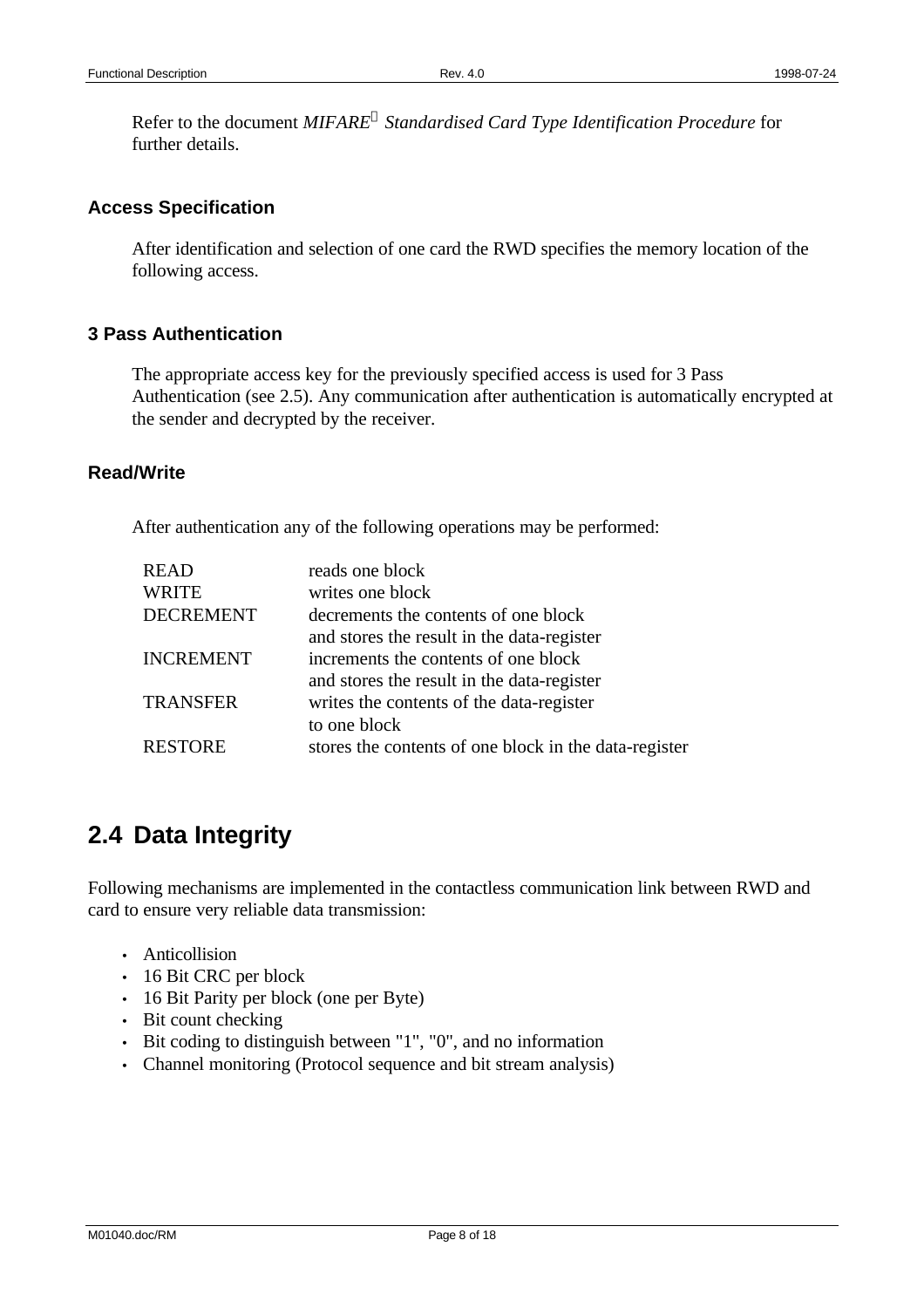## **2.5 Security**

To provide a very high security level three pass authentication (according to ISO 9798-2) and encryption based on a stream cipher algorithm with random generator, serial number and 48 Bit keys are integrated in the RWD`s Interface ASIC and the cards. Keys in the cards are read protected but can be altered, provided one knows the actual key. This gives the possibility to any system integrator who knows the transport key of any card to program his own secret keys. Splitting the card's memory into several sections with separate access keys makes the system open for multifunctionality (same cards for different applications).

Since there are two different keys (Key A and Key B) per sector available with corresponding access conditions available MIFARE<sup>®</sup> 1 S50 card IC provides the possibility of a system with key hierarchy. Key A for example can be used for protecting the decrement function and Key B the usually more sensible increment function.

#### **Three pass authentication:**

In this authentication mechanism uniqueness /timeliness is controlled by generating and checking random numbers.

Illustration of the authentication mechanism:



The tokens are structured as follows:

TokenAB=  $eK_{AB}(R_A \parallel R_B \parallel B \parallel Text2)$ . TokenBA=  $eK_{AB}(R_B \parallel R_A \parallel \text{Text4}).$ 

- NOTE The inclusion of the parameter B in TokenAB is necessary to prevent a so called reflection attack. Such an attack is characterised by the fact that an intruder "reflects" the challenge  $R_B$  to B pretending to be A.
- (A) B sends a random number  $R_B$
- (B) A sends Token AB to B.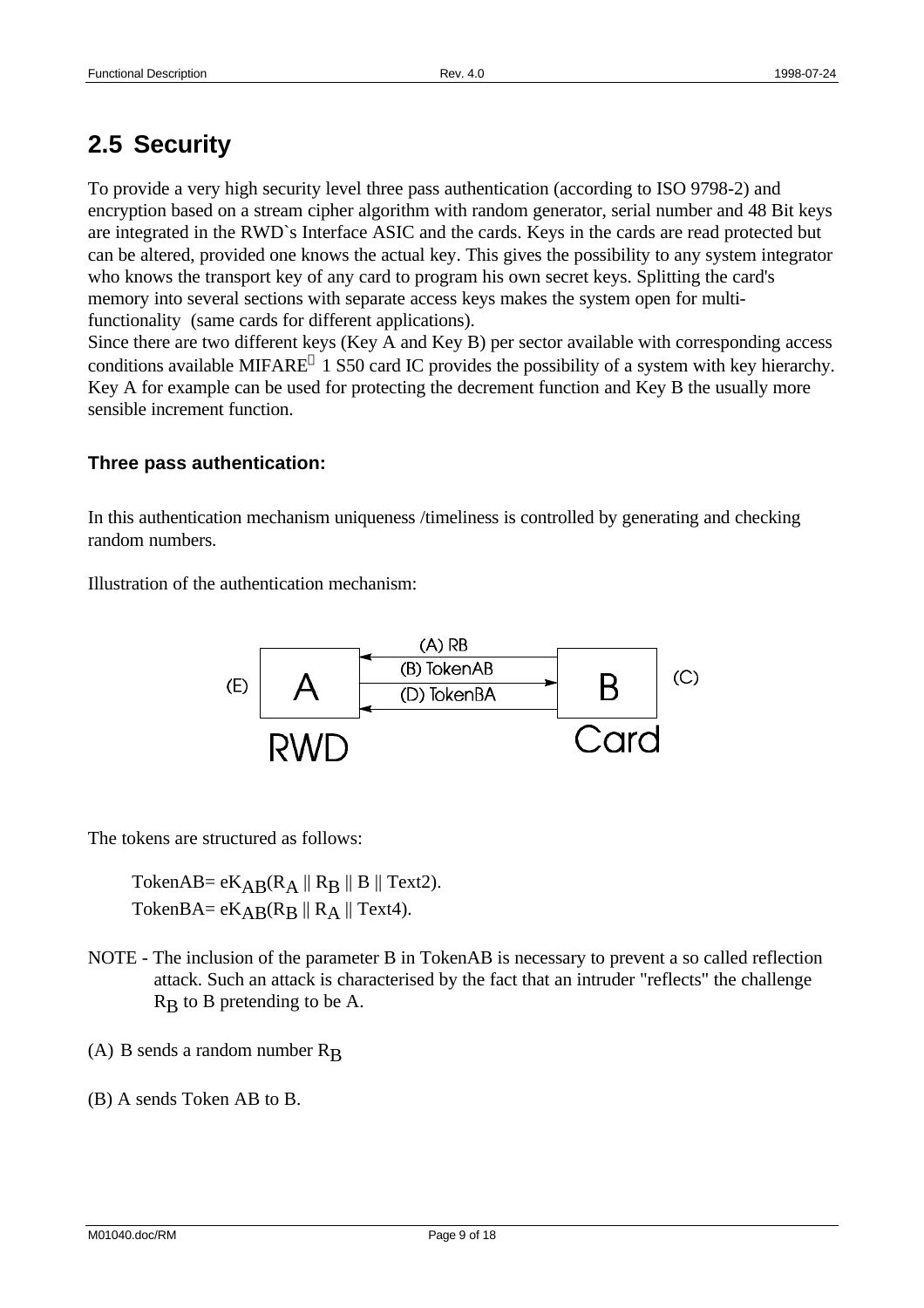(C)On receipt of the message containing Token AB, B verifies Token AB by deciphering the enciphered part and checking the correctness of the distinguishing identifier B and that the random number RB, sent to A in step (A), agrees with the random number contained in TokenAB.

(D)B sends TokenBA to A.

(E) On receipt of the message containing Token BA , A verifies TokenBA by deciphering the enciphered part and checking that the random number  $R<sub>B</sub>$ , received from A in step (A) agrees with the random number contained in TokenBA and that the random number  $R_A$ , sent to B in step (B), agrees with the random number contained in TokenBA.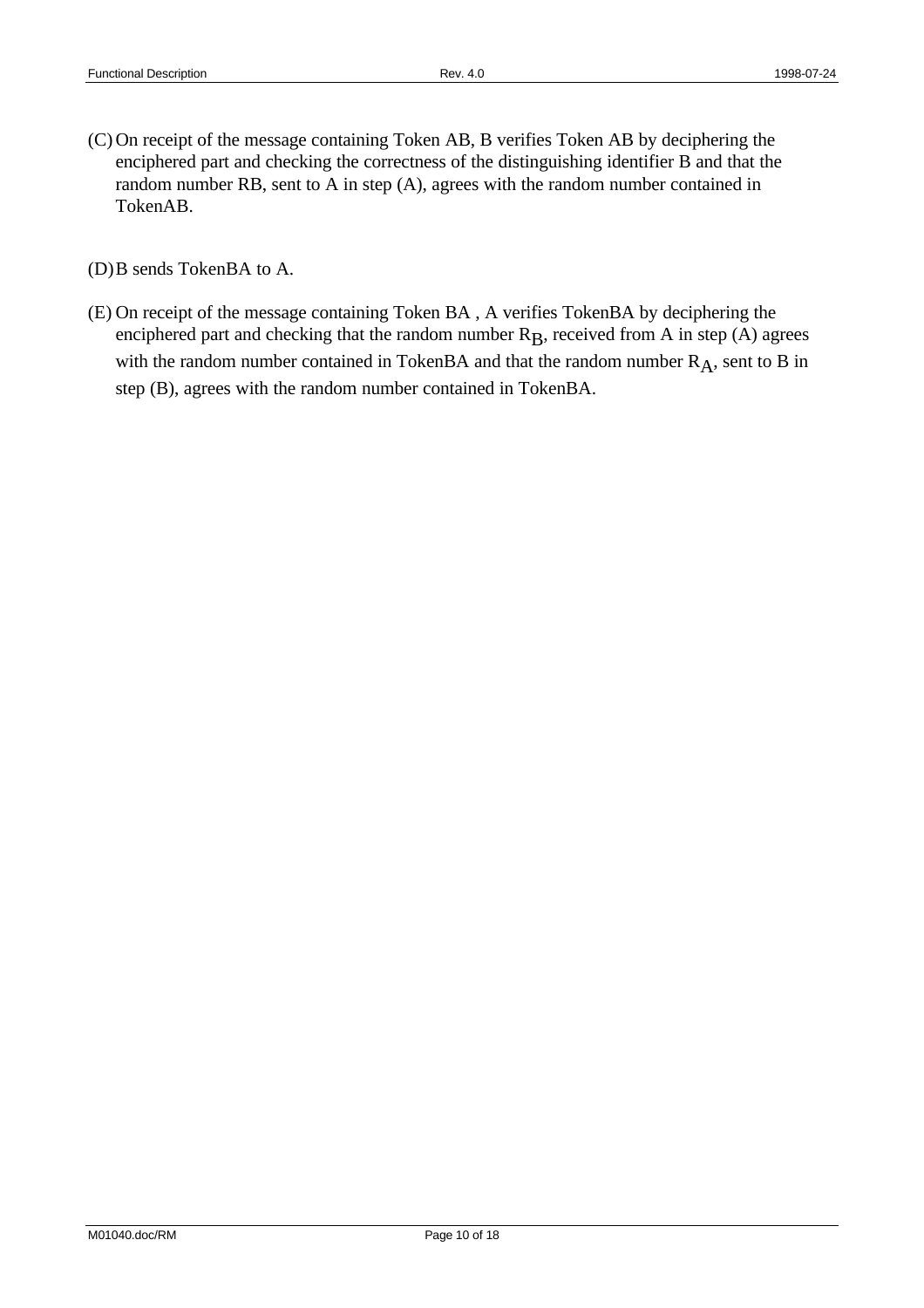## **2.6 Memory Organisation and Access Conditions**

The MF1ICS50 IC has integrated a 8192 Bit EEPROM which is split into 16 sectors with 4 blocks. One block consists of 16 bytes (1 Byte  $= 8$  Bit).

#### **Memory Organisation:**

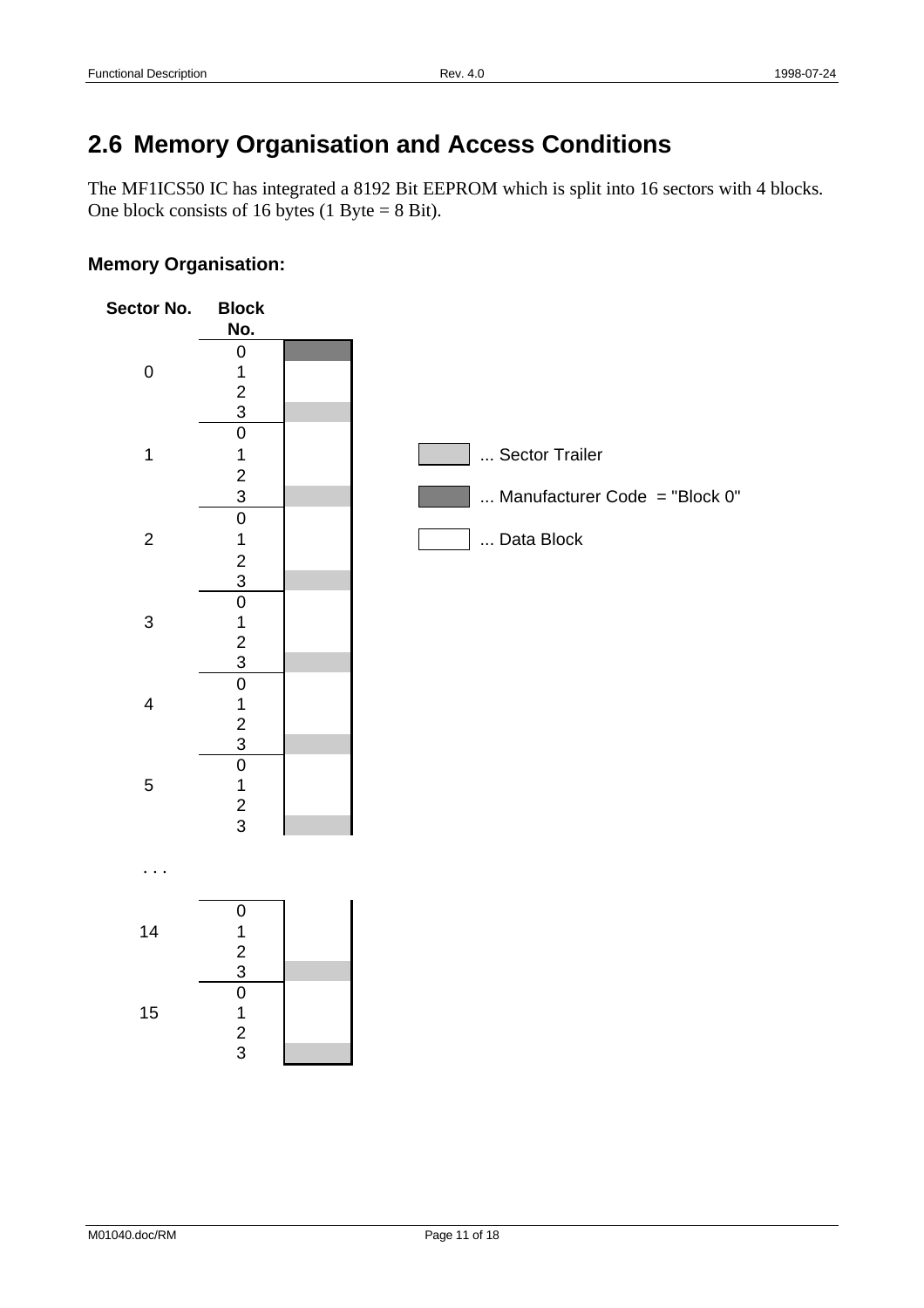### **2.6.1 Sector Trailer (Block 3):**



The fourth block of any sector is the Sector Trailer. The Sector Trailer contains access Key A (KEYSECXA) an optional Key B (KEYSECXB) and the access conditions for the four blocks of that sector. If Key B is not needed, the last 6 Bytes of block 3 can be used as data bytes. The corresponding access condition settings are marked grey below.

C1XY to C3XY which are stored twice for safety reasons define the access condition independently for the sector's four blocks. The last byte of the access conditions may be used to store some specific application data (e.g. location of the write backup block).

• Access condition for the Sector Trailer  $(Y = 3)$ 

|                               |      |                               | <b>KEYSECXA</b> |       | ACCESS COND. |       | <b>KEYSECXB</b> |       |  |
|-------------------------------|------|-------------------------------|-----------------|-------|--------------|-------|-----------------|-------|--|
| C <sub>1</sub> X <sub>3</sub> | C2X3 | C <sub>3</sub> X <sub>3</sub> | read            | write | read         | write | read            | write |  |
| 0                             |      | 0                             | never           | key A | key A        | never | key A           | key A |  |
| 0                             |      |                               | never           | never | key A        | never | key A           | never |  |
|                               |      | 0                             | never           | key B | key A B      | never | never           | key B |  |
|                               |      | 0                             | never           | never | key A B      | never | never           | never |  |
| $\Omega$                      |      |                               | never           | key A | key A        | key A | key A           | key A |  |
| 0                             |      |                               | never           | key B | key A B      | key B | never           | key B |  |
|                               |      |                               | never           | never | key A B      | key B | never           | never |  |
|                               |      |                               | never           | never | key A B      | never | never           | never |  |

incr, decr, transfer, restore : never

NOTE: Key  $A|B$  means key  $A \underline{or}$  key  $B$ ;

If key B may be read (all grey marked lines) the memory space for Key B is used for data storage and it shall not be used for authentication because all further memory access operations will fail.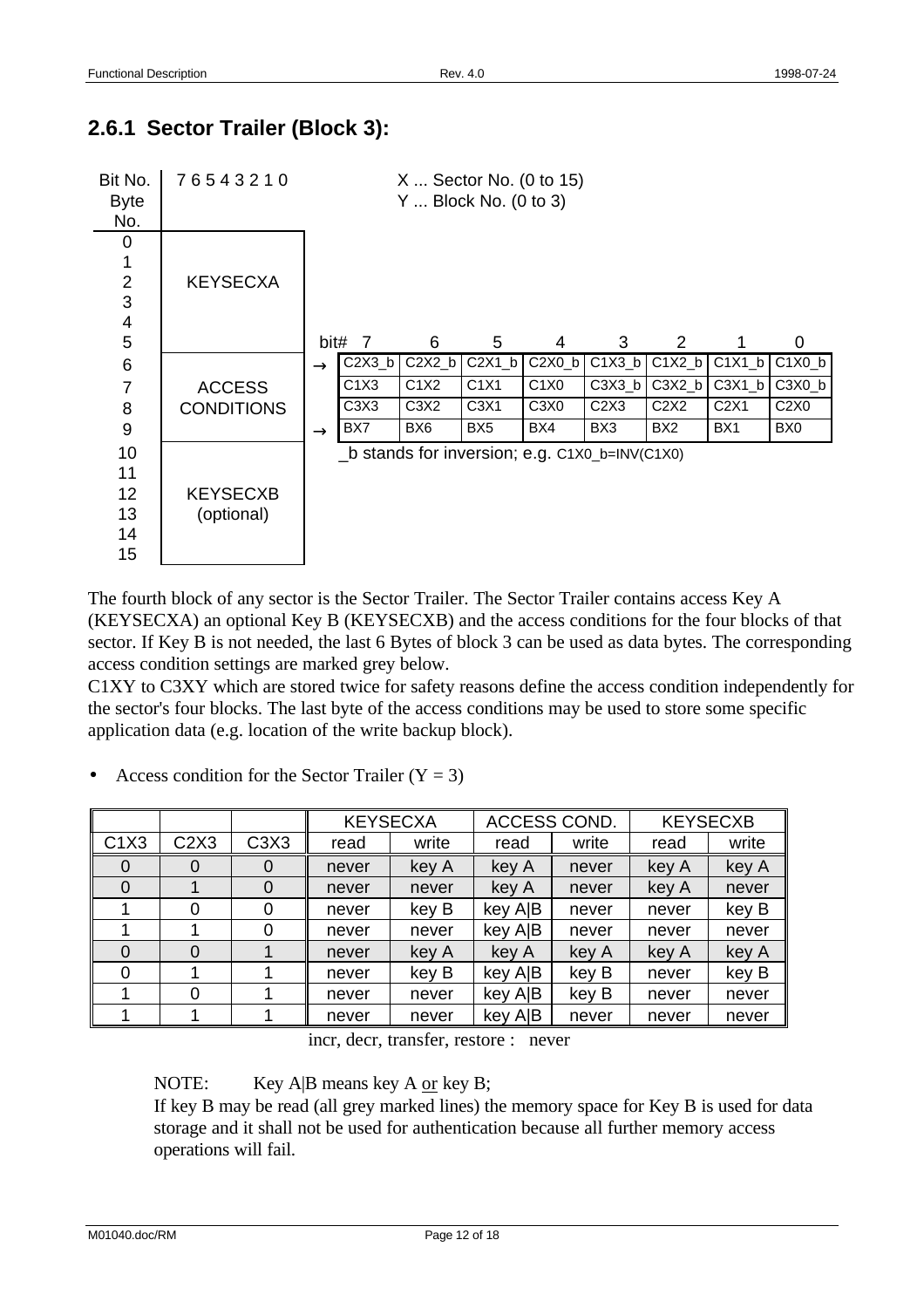Since the transport access conditions (after chip manufacturing) equal to  $0.01$ , new cards must not be authenticated with Key B !

Access condition for Data Blocks ( $Y = 0$  to 2)

| C <sub>1</sub> XY | C <sub>2</sub> XY | C <sub>3</sub> XY | read       | write              | incr                      | decr, transfer,<br>restore |
|-------------------|-------------------|-------------------|------------|--------------------|---------------------------|----------------------------|
|                   |                   |                   |            |                    |                           |                            |
|                   |                   | 0                 | $keyA B^1$ | key $A B^1$        | $key$ A $ B$ <sup>3</sup> | key A B                    |
| ი                 |                   | 0                 | keyA B     | never              | never                     | never                      |
|                   |                   | $\Omega$          | keyA B     | key B              | never                     | never                      |
|                   |                   | 0                 | keyA B     | key B              | key B <sup>1</sup>        | key AIB                    |
|                   |                   |                   | keyA B     | never              | never                     | key AIB                    |
|                   |                   |                   | key B'     | key B <sup>1</sup> | never                     | never                      |
|                   | ი                 |                   | key $B^1$  | never              | never                     | never                      |
|                   |                   |                   | never      | never              | never                     | never                      |

The process of decrement and increment of a block's data is performed and controlled by the Card-IC.

• Transport code

For transportation, KEYSECXA and the access conditions are predefined by the manufacturer as follows:

| $C1X0, C2X0, C3X0 = 000$ | block 0 (data block)     |
|--------------------------|--------------------------|
| $C1X1, C2X1, C3X1 = 000$ | block 1 (data block)     |
| $C1X2, C2X2, C3X2 = 000$ | block 2 (data block)     |
| $C1X3, C2X3, C3X3 = 001$ | block 3 (Sector Trailer) |

KEYSECXA .secret key, known only by

the manufacturer and system integrator

### **2.6.2 Manufacturer Code (Block 0 of Sector 0)**

The first block of the memory is reserved for manufacturer data like 32 bit serial number. This is a read only block. In many documents it is named "Block 0".

### **2.6.3 Data Block (Block 0 to 3 except "Block 0")**

Access conditions for the Data Blocks are defined in the Sector Trailers. According to these conditions data can be read, written, incremented, decremented, transferred or restored either with Key A, Key B or never.

 $\overline{a}$ 

<sup>&</sup>lt;sup>1</sup> if Key B may be read in the corresponding Sector Trailer it cannot serve for authentication (all grey marked lines in previous table). **Consequences:** If the RWD tries to authenticate any block of a sector with key B using grey marked access conditions, the card will refuse any subsequent memory access after authentication.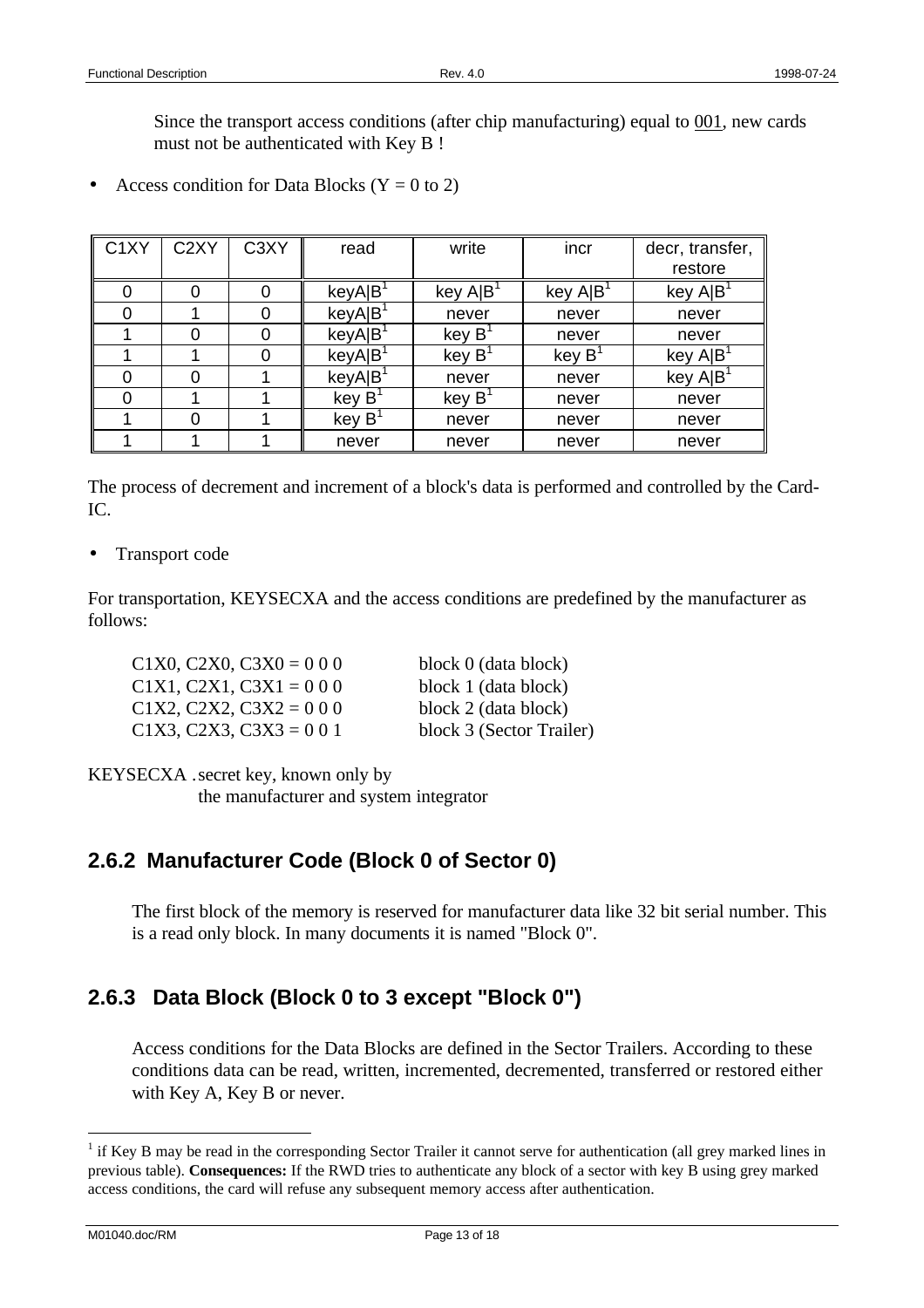In the MF1ICS50 IC two types of Data Blocks are used:

#### a) read/write blocks

are used to read and write general 16 bytes of data.

#### b) value blocks

are used for electronic purse functions (read, increment, decrement, transfer, restore). The maximum size of a value is 4 byte including sign bit, even when a complete 16 byte block has to be reserved. To provide error detection and correction capability, any value is stored 3 times into one value block. The remaining 4 bytes are reserved to some extent for check bits.



**value**: 32 bit signed 2th complement format stored 3 times (the consistency of the 3 occurrences of the value is internally checked before the chip can perform any calculation)

**address**:8 bit arbitrary address byte stored 4 times (this byte is not internally interpreted)

A value blocks is first time generated by a WRITE instruction to the desired address. The value may be used for subsequent DECREMENT / INCREMENT / RESTORE instructions.



The result of a calculation instruction is temporally stored in a buffer register. For updating the memory with the calculation result the TRANSFER instruction has to be issued. The chip refuses calculations if any error in the block format could be detected.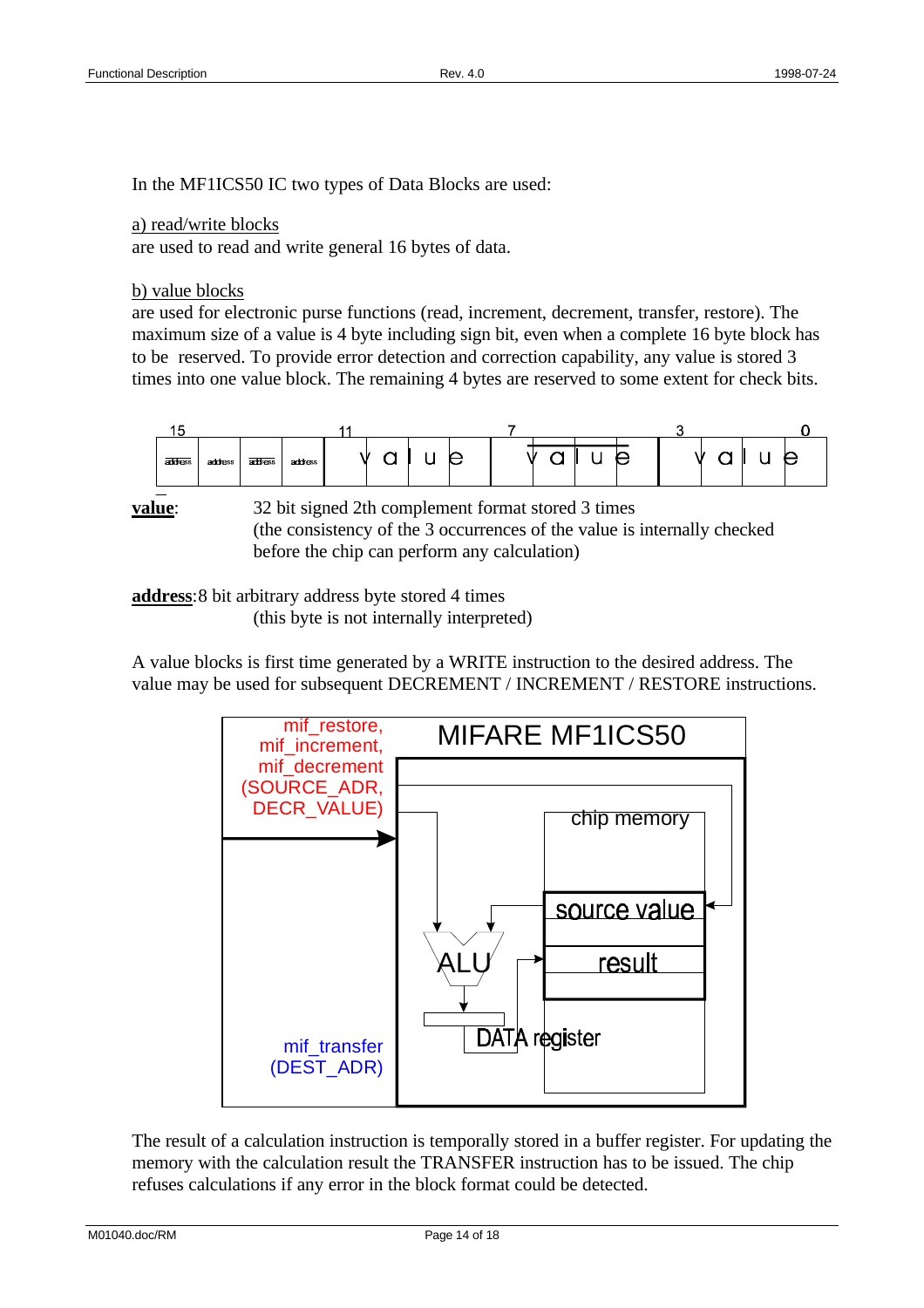### **2.6.4 Key management and Multi-functionality**

The described memory organization makes it possible to appoint different sectors to different applications and to prevent data corruption by using application specific secret keys. Keys can only be altered by a RWD which has stored the actual Key A or Key B if this is allowed according to access conditions. Otherwise the actual key cannot be changed anymore.

#### Note:

Before the execution of a command the correct format of the Access Conditions is checked by the Card-IC. Thus, when programming the Sector Trailer the card needs to be fixed within the operating range of a RWD's antenna to prevent interruption of the write operation because any unsuccessful write operation may lead to blocking the whole sector.

### **2.7 Memory contents after IC test**

### **2.7.1 Block 0 (manufacturer block):**

| byte |               |                            |  |                                                                 |                   |  |  |  |  |                                                   |  |  |  | byte |
|------|---------------|----------------------------|--|-----------------------------------------------------------------|-------------------|--|--|--|--|---------------------------------------------------|--|--|--|------|
|      |               |                            |  | 1   2   3   4   5   6   7   8   9   10   11   12   13   14   15 |                   |  |  |  |  |                                                   |  |  |  |      |
|      | Serial number |                            |  |                                                                 | manufacturer data |  |  |  |  |                                                   |  |  |  |      |
| CB:  |               | "serial number check byte" |  |                                                                 |                   |  |  |  |  | $CB = byte 0$ ^ byte 1 ^ byte 2 ^ byte 3 (^  XOR) |  |  |  |      |

### **2.7.2 Data Blocks:**

**Data blocks:** contain variable data.

(blocks 1,2 / 4,5,6 / 8,9,10 / 12,13,14 / 16,17,18 / 20,21,22 / 24,25,26 / 28,29,30 / 32,33,34 / 36,37,38 / 40,41,42 / 44,45,46 / 48,49,50 / 52,53,54 / 56,57,58 / 60,61,62)

### **2.7.3 Sector Trailers:**

Note: The initial state of sector trailers after IC test can be modified depending on the personalisation done e.g. at the card manufacturer.

| default coding: |                 |     |   |    |    |    |    |    |                 |      |
|-----------------|-----------------|-----|---|----|----|----|----|----|-----------------|------|
| byte            |                 |     |   |    |    |    |    |    |                 | byte |
|                 |                 | ્રવ | 5 | 6  |    |    | 10 | 12 | 13              |      |
|                 | transport key A |     |   | FF | 80 | XX |    |    | transport key B |      |

(blocks 3 / 7 / 11 / 15 / 19 / 23 / 27 / 31 / 35 / 39 / 43 / 47 / 51 / 55 / 59 / 63)

Byte 9 of all sector trailers is not defined. Its memory contents after IC test can vary.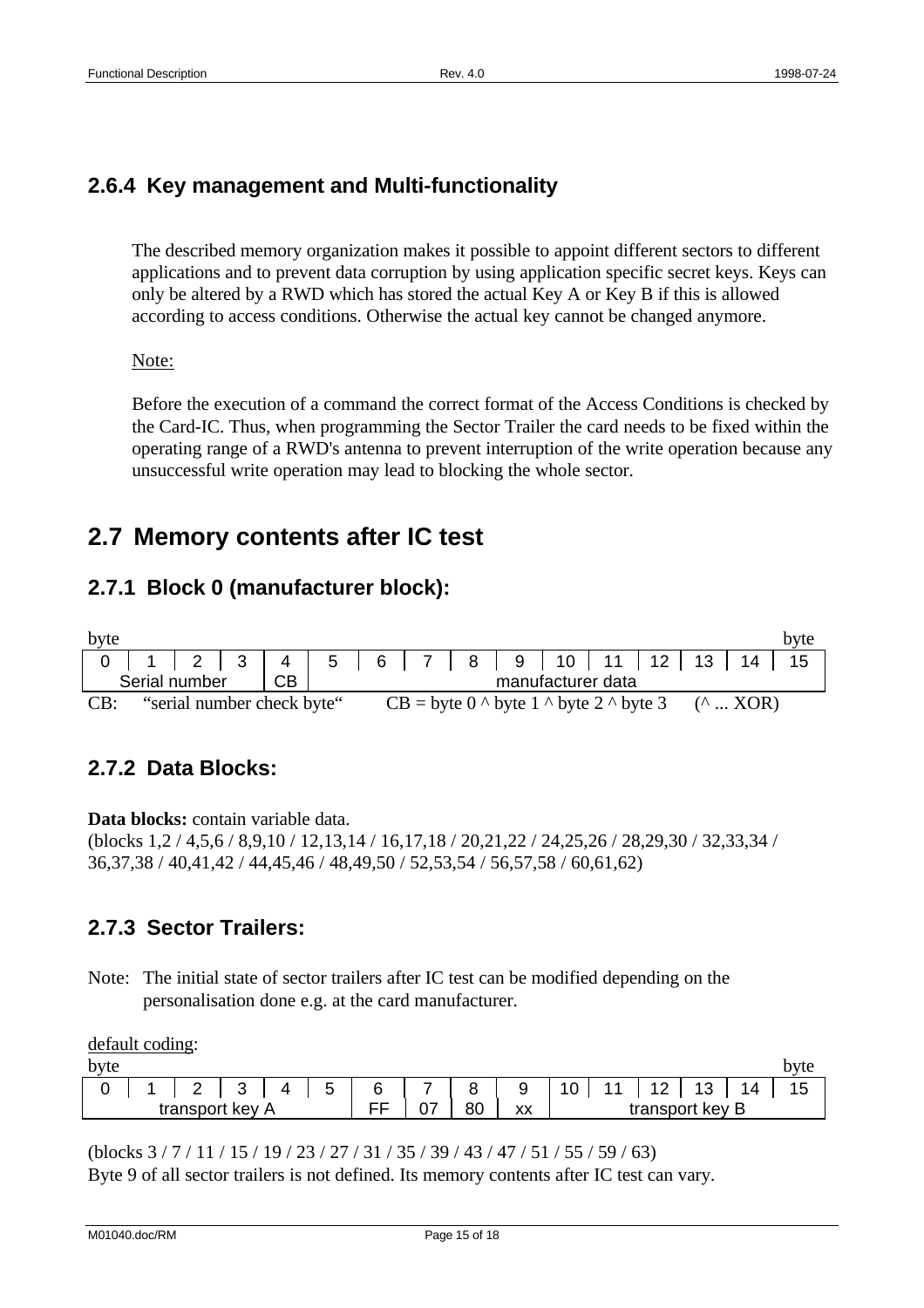## **3 Release Notes**

This document refers to  $MIFARE^{\circledcirc}$  1 **MF1ICS50** 03 / 04 silicon (revision 03 and 04). It comprises all MIFARE $^{\circ}$  1 S50 silicon delivered by PHILIPS Semiconductors since 1998. For previous revisions of MIFARE<sup>®</sup> 1 silicon the dedicated documents are available on request.

### **3.1 Serial Numbers**

| Unique serial number (4 Byte) |
|-------------------------------|
| MF1 ICS50 03/04               |
| xx xx xx x2 hex               |

### **3.2 Answer to SELECT command (ATS Code)**

| <b>Answer to Select (ATS Code)</b> |
|------------------------------------|
| MF1 ICS50 03/04                    |
| 0x08                               |

**Note:** The ATS code may be used to identify the card IC type (for details refer to the document: *MIFARE<sup>â</sup> Standardised Card IC Type Identification Procedure*).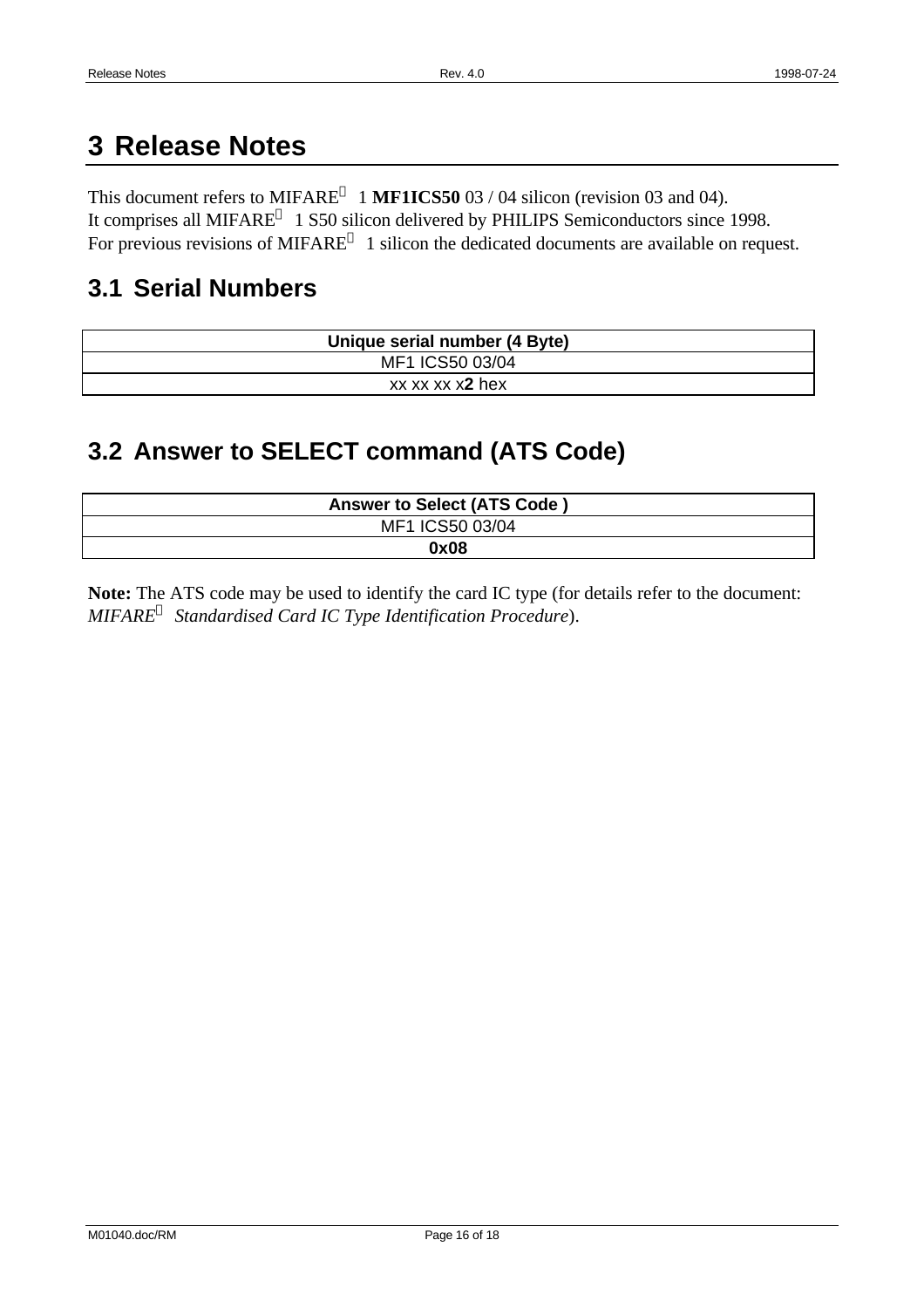### **Definitions**

| Data sheet status                                                                                                                                                                                                                                                                                                                                                                                                                                                    |                                                                                          |
|----------------------------------------------------------------------------------------------------------------------------------------------------------------------------------------------------------------------------------------------------------------------------------------------------------------------------------------------------------------------------------------------------------------------------------------------------------------------|------------------------------------------------------------------------------------------|
| Objective specification                                                                                                                                                                                                                                                                                                                                                                                                                                              | This data sheet contains target or goal specifications for product development.          |
| Preliminary specification                                                                                                                                                                                                                                                                                                                                                                                                                                            | This data sheet contains preliminary data; supplementary data may be<br>published later. |
| Product specification                                                                                                                                                                                                                                                                                                                                                                                                                                                | This data sheet contains final product specifications.                                   |
| <b>Limiting values</b>                                                                                                                                                                                                                                                                                                                                                                                                                                               |                                                                                          |
| Limiting values given are in accordance with the Absolute Maximum Rating System (IEC 134). Stress<br>above one or more of the limiting values may cause permanent damage to the device. These are<br>stress ratings only and operation of the device at these or at any other conditions above those given<br>in the Characteristics section of the specification is not implied. Exposure to limiting values for<br>extended periods may affect device reliability. |                                                                                          |
| <b>Application information</b>                                                                                                                                                                                                                                                                                                                                                                                                                                       |                                                                                          |
| Where application information is given, it is advisory and does not form part of the specification.                                                                                                                                                                                                                                                                                                                                                                  |                                                                                          |

### **Life support applications**

These products are not designed for use in life support appliances, devices, or systems where malfunction of these products can reasonably be expected to result in personal injury. Philips customers using or selling these products for use in such applications do so on their own risk and agree to fully indemnify Philips for any damages resulting from such improper use or sale.